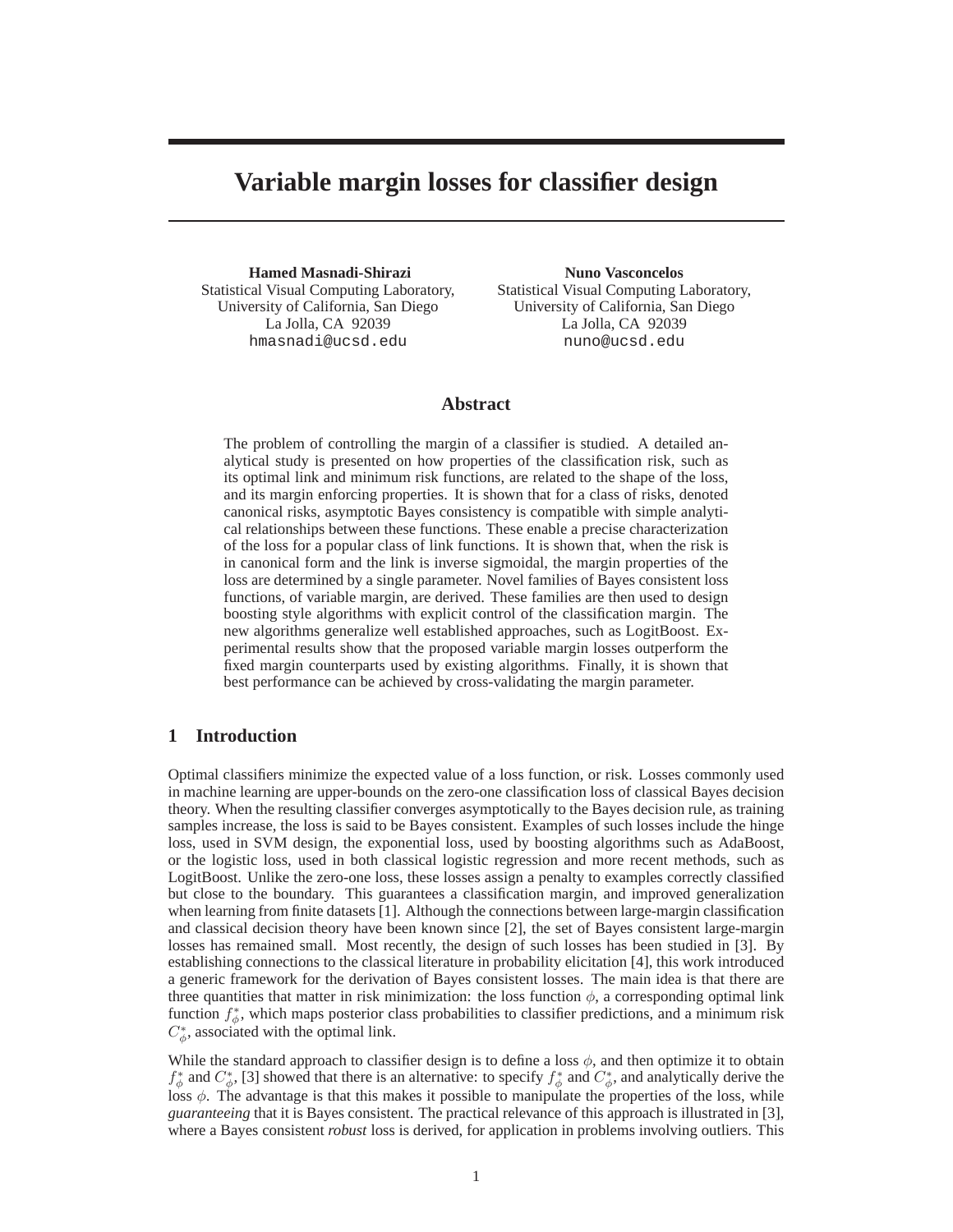loss is then used to design a robust boosting algorithm, denoted SavageBoost. SavageBoost has been, more recently, shown to outperform most other boosting algorithms in computer vision problems, where outliers are prevalent [5]. The main limitation of the framework of [3] is that it is not totally constructive. It turns out that many pairs  $(C^*_\phi, f^*_\phi)$  are compatible with any Bayes consistent loss  $\dot{\phi}$ . Furthermore, while there is a closed form relationship between  $\phi$  and  $(C^*_{\phi}, f^*_{\phi})$ , this relationship is far from simple. This makes it difficult to understand how the properties of the loss are influenced by the properties of either  $C^*_{\phi}$  or  $f^*_{\phi}$ . In practice, the design has to resort to trial and error, by 1) testing combinations of the latter and, 2) verifying whether the loss has the desired properties. This is feasible when the goal is to enforce a broad loss property, e.g. that a robust loss should be bounded for negative margins [3], but impractical when the goal is to exercise a finer degree of control.

In this work, we consider one such problem: how to control the size of the margin enforced by the loss. We start by showing that, while many pairs  $(C^*_\phi, f^*_\phi)$  are compatible with a given  $\phi$ , one of these pairs establishes a very tight connection between the optimal link and the minimum risk: that  $f^*_{\phi}$  is the derivative of  $C^*_{\phi}$ . We refer to the risk function associated with such a pair as a *canonical risk*, and show that it leads to an equally tight connection between the pair  $(C^*_{\phi}, f^*_{\phi})$  and the loss  $\phi$ . For a canonical risk, all three functions can be obtained from each other with one-to-one mappings of trivial analytical tractability. This enables a detailed analytical study of how  $C^*_\phi$  or  $f^*_\phi$  affect  $\phi$ . We consider the case where the inverse of  $f^*_{\phi}$  is a sigmoidal function, i.e.  $f^*_{\phi}$  is *inverse-sigmoidal*, and show that this strongly constrains the loss. Namely, the latter becomes 1) convex, 2) monotonically decreasing, 3) linear for large negative margins, and 4) constant for large positive margins. This implies that, for a canonical risk, the choice of a particular link in the inverse-sigmoidal family *only* impacts the behavior of  $\phi$  around the origin, i.e. the size of the margin enforced by the loss. This quantity is then shown to depend only on the slope of the sigmoidal inverse-link at the origin. Since this property can be controlled by a single parameter, the latter becomes a margin-tunning parameter, i.e. a parameter that determines the margin of the optimal classifier. This is exploited to design parametric families of loss functions that allow *explicit control* of the classification margin. These losses are applied to the design of novel boosting algorithms of tunable margin. Finally, it is shown that the requirements of 1) a canonical risk, and 2) an inverse-sigmoidal link are not unduly restrictive for classifier design. In fact, approaches like logistic regression or LogitBoost are special cases of the proposed framework. A number of experiments are conducted to study the effect of margin-control on the classification accuracy. It is shown that the proposed variable-margin losses outperform the fixed-margin counterparts used by existing algorithms. Finally, it is shown that cross-validation of the margin parameter leads to classifiers with the best performance on all datasets tested.

#### **2 Loss functions for classification**

We start by briefly reviewing the theory of Bayes consistent classifier design. See [2, 6, 7, 3] for further details. A classifier h maps a feature vector  $x \in \mathcal{X}$  to a class label  $y \in \{-1, 1\}$ . This mapping can be written as  $h(\mathbf{x}) = sign[p(\mathbf{x})]$  for some function  $p : \mathcal{X} \to \mathbb{R}$ , which is denoted as the classifier predictor. Feature vectors and class labels are drawn from probability distributions  $P_{\mathbf{X}}(\mathbf{x})$  and  $P_Y(y)$  respectively. Given a non-negative loss function  $L(\mathbf{x}, y)$ , the classifier is optimal if it minimizes the risk  $R(f) = E_{\mathbf{X},Y}[L(h(\mathbf{x}), y)]$ . This is equivalent to minimizing the conditional risk  $E_{Y|X}[L(h(\mathbf{x}), y)|X = x]$  for all  $x \in \mathcal{X}$ . It is useful to express  $p(x)$  as a composition of two functions,  $p(\mathbf{x}) = f(\eta(\mathbf{x}))$ , where  $\eta(\mathbf{x}) = P_{Y | \mathbf{X}}(1 | \mathbf{x})$ , and  $f : [0, 1] \to \mathbb{R}$  is a *link function*. Classifiers are frequently designed to be optimal with respect to the zero-one loss

$$
L_{0/1}(f, y) = \frac{1 - sign(yf)}{2} = \begin{cases} 0, & \text{if } y = sign(f); \\ 1, & \text{if } y \neq sign(f), \end{cases}
$$
 (1)

where we omit the dependence on x for notational simplicity. The associated conditional risk is

$$
C_{0/1}(\eta, f) = \eta \frac{1 - sign(f)}{2} + (1 - \eta) \frac{1 + sign(f)}{2} = \begin{cases} 1 - \eta, & \text{if } f \ge 0; \\ \eta, & \text{if } f < 0. \end{cases}
$$
 (2)

The risk is minimized if

$$
\begin{cases}\nf(\mathbf{x}) > 0 & \text{if } \eta(\mathbf{x}) > \frac{1}{2} \\
f(\mathbf{x}) = 0 & \text{if } \eta(\mathbf{x}) = \frac{1}{2} \\
f(\mathbf{x}) < 0 & \text{if } \eta(\mathbf{x}) < \frac{1}{2}\n\end{cases}
$$
\n(3)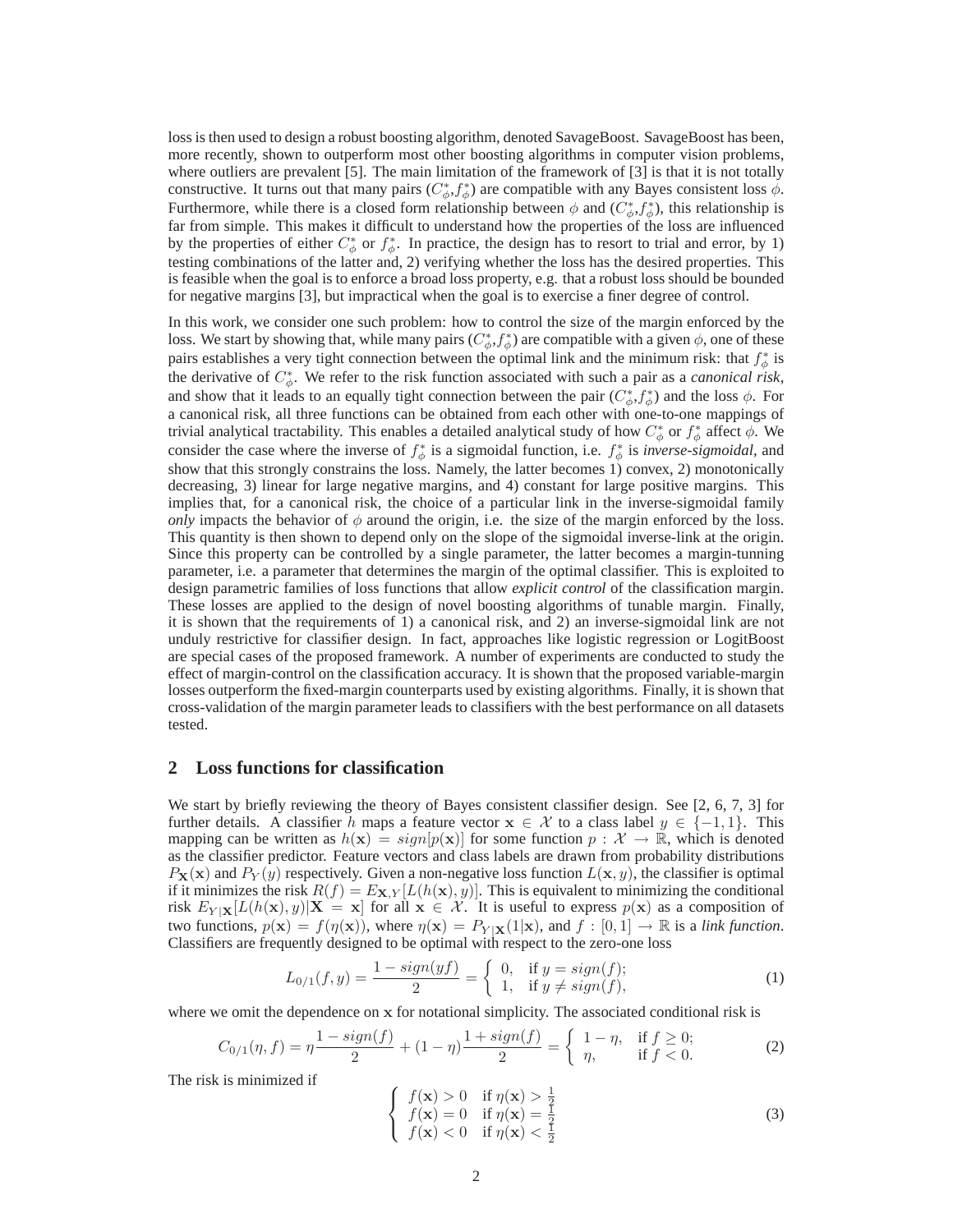Table 1: Loss  $\phi$ , optimal link  $f^*_{\phi}(\eta)$ , optimal inverse link  $[f^*_{\phi}]^{-1}(v)$ , and minimum conditional risk  $C^*_{\phi}(\eta)$ for popular learning algorithms.

| <b>Algorithm</b>    | $\phi(v)$          | $f^*_{\phi}(\eta)$                  | $f^{+}f^{*}\bar{1}^{-1}(v)$   | $C^*(n)$                                  |
|---------------------|--------------------|-------------------------------------|-------------------------------|-------------------------------------------|
| SVM                 | $\max(1-v,0)$      | $sign(2\eta-1)$                     | NA                            | $-12n$                                    |
| <b>B</b> oosting    | $\exp(-v)$         | $rac{1}{2}$ log $rac{\eta}{1-\eta}$ | $e^{2v}$<br>$\sqrt{1+e^{2v}}$ | $2\sqrt{\eta(1-\eta)}$                    |
| Logistic Regression | $\log(1 + e^{-v})$ | $\log \frac{1}{1-n}$                | $\overline{1+e^v}$            | $-\eta \log \eta - (1-\eta) \log(1-\eta)$ |

Examples of optimal link functions include  $f^* = 2\eta - 1$  and  $f^* = \log \frac{\eta}{1-\eta}$ . The associated optimal classifier  $h^* = sign[f^*]$  is the well known Bayes decision rule (BDR), and the associated minimum conditional (zero-one) risk is

$$
C_{0/1}^*(\eta) = \eta \left( \frac{1}{2} - \frac{1}{2} sign(2\eta - 1) \right) + (1 - \eta) \left( \frac{1}{2} + \frac{1}{2} sign(2\eta - 1) \right). \tag{4}
$$

A loss which is minimized by the BDR is Bayes consistent. A number of Bayes consistent alternatives to the 0-1 loss are commonly used. These include the exponential loss of boosting, the log loss of logistic regression, and the hinge loss of SVMs. They have the form  $L_{\phi}(f, y) = \phi(yf)$ , for different functions  $\phi$ . These functions assign a non-zero penalty to small positive  $yf$ , encouraging the creation of a margin, a property not shared by the 0-1 loss. The resulting *large-margin* classifiers have better generalization than those produced by the latter [1]. The associated conditional risk

$$
C_{\phi}(\eta, f) = \eta \phi(f) + (1 - \eta)\phi(-f). \tag{5}
$$

is minimized by the link

$$
f_{\phi}^*(\eta) = \arg\min_{f} C_{\phi}(\eta, f) \tag{6}
$$

leading to the minimum conditional risk function  $C^*_\phi(\eta) = C_\phi(\eta, f^*_\phi)$ . Table 1 lists the loss, optimal link, and minimum risk of some of the most popular classifier design methods.

Conditional risk minimization is closely related to classical probability elicitation in statistics [4]. Here, the goal is to find the probability estimator  $\hat{\eta}$  that maximizes the expected reward

$$
I(\eta, \hat{\eta}) = \eta I_1(\hat{\eta}) + (1 - \eta)I_{-1}(\hat{\eta}), \tag{7}
$$

where  $I_1(\hat{\eta})$  is the reward for prediction  $\hat{\eta}$  when event  $y = 1$  holds and  $I_{-1}(\hat{\eta})$  the corresponding reward when  $y = -1$ . The functions  $I_1(\cdot), I_{-1}(\cdot)$  should be such that the expected reward is maximal when  $\hat{\eta} = \eta$ , i.e.

$$
I(\eta, \hat{\eta}) \le I(\eta, \eta) = J(\eta), \quad \forall \eta \tag{8}
$$

with equality if and only if  $\hat{\eta} = \eta$ . The conditions under which this holds are as follows.

**Theorem 1.** [4] Let  $I(\eta, \hat{\eta})$  and  $J(\eta)$  be as defined in (7) and (8). Then 1)  $J(\eta)$  is convex and *2) (8) holds if and only if*

$$
I_1(\eta) = J(\eta) + (1 - \eta)J'(\eta) \tag{9}
$$

$$
I_{-1}(\eta) = J(\eta) - \eta J'(\eta). \tag{10}
$$

Hence, starting from any convex  $J(\eta)$ , it is possible to derive  $I_1(\cdot), I_{-1}(\cdot)$  so that (8) holds. This enables the following connection to risk minimization.

**Theorem 2.** [3] Let  $J(\eta)$  be as defined in (8) and f a continuous function. If the following proper*ties hold*

- *1.*  $J(\eta) = J(1 \eta)$ ,
- *2.* f *is invertible with symmetry*

$$
f^{-1}(-v) = 1 - f^{-1}(v),\tag{11}
$$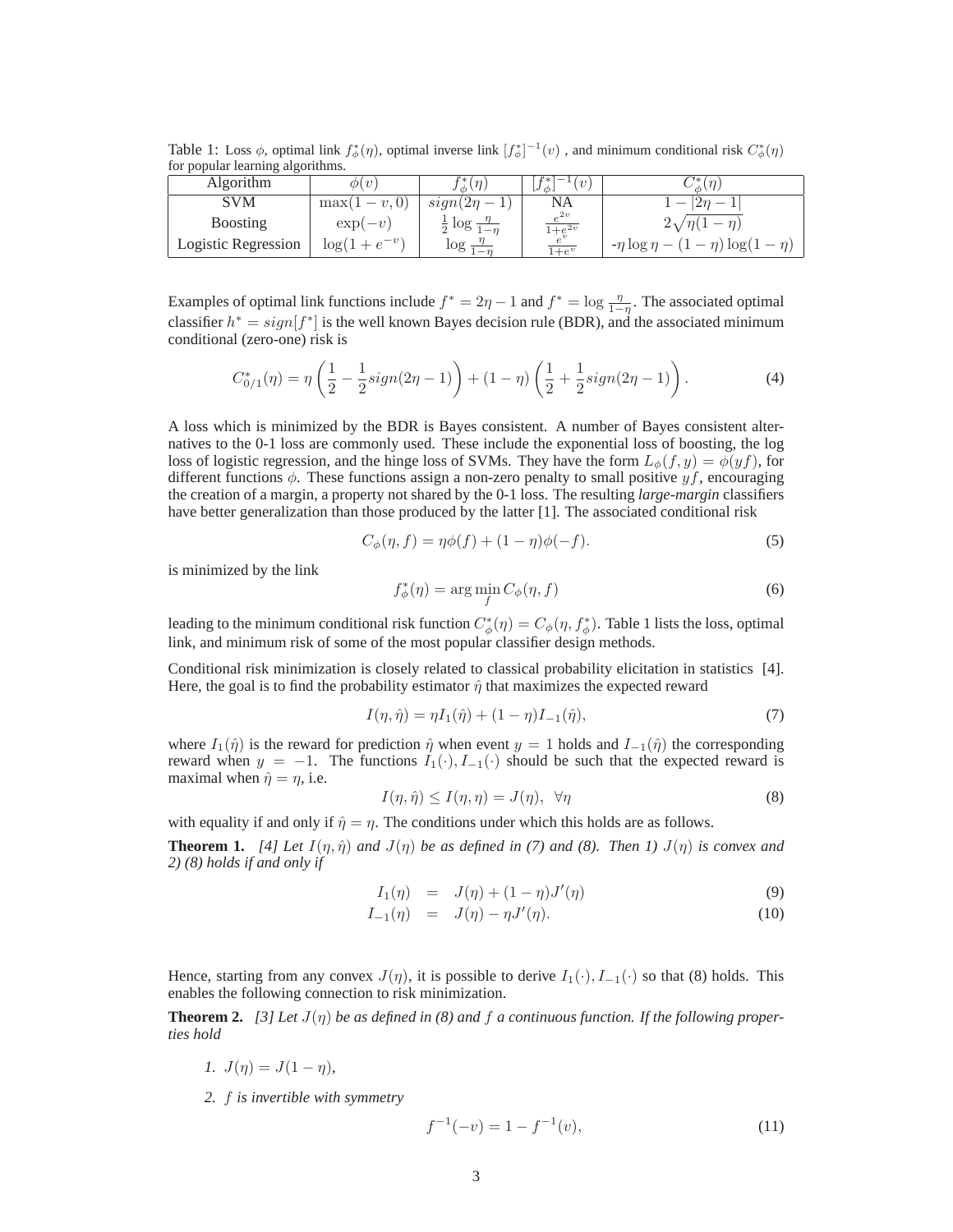*then the functions*  $I_1(\cdot)$  *and*  $I_{-1}(\cdot)$  *derived with* (9) *and* (10) *satisfy the following equalities* 

$$
I_1(\eta) = -\phi(f(\eta)) \tag{12}
$$

$$
I_{-1}(\eta) = -\phi(-f(\eta)), \tag{13}
$$

*with*

$$
\phi(v) = -J[f^{-1}(v)] - (1 - f^{-1}(v))J'[f^{-1}(v)].
$$
\n(14)

Under the conditions of the theorem,  $I(\eta, \hat{\eta}) = -C_{\phi}(\eta, f)$ . This establishes a new path for classifier design [3]. Rather than specifying a loss  $\phi$  and minimizing  $C_{\phi}(\eta, f)$ , so as to obtain whatever optimal link  $f^*_\phi$  and minimum expected risk  $C^*_\phi(\eta)$  results, it is possible to specify  $f^*_\phi$  and  $C^*_\phi(\eta)$ and derive, from (14) with  $J(\eta) = -C^*_{\phi}(\eta)$ , the underlying loss  $\phi$ . The main advantage is the ability to control directly the quantities that matter for classification, namely the predictor and risk of the optimal classifier. The only conditions are that  $C^*_{\phi}(\eta) = C^*_{\phi}(1 - \eta)$  and (11) holds for  $f^*_{\phi}$ .

#### **3 Canonical risk minimization**

In general, given  $J(\eta) = -C^*_{\phi}(\eta)$ , there are multiple pairs  $(\phi, f^*_{\phi})$  that satisfy (14). Hence, specification of either the minimum risk or optimal link does not completely characterize the loss. This makes it difficult to control some important properties of the latter, such as the margin. In this work, we consider an important special case, where such control is possible. We start with a lemma that relates the symmetry conditions, on  $J(\eta)$  and  $f^*_{\phi}(\eta)$ , of Theorem 2.

**Lemma 3.** Let  $J(\eta)$  be a strictly convex and differentiable function such that  $J(\eta) = J(1 - \eta)$ . *Then*  $J'(\eta)$  *is invertible and* 

$$
[J']^{-1}(-v) = 1 - [J']^{-1}(v). \tag{15}
$$

Hence, under the conditions of Theorem 2, the derivative of  $J(\eta)$  has the *same* symmetry as  $f^*_{\phi}(\eta)$ . Since this symmetry is the only constraint on  $f^*_{\phi}$ , the former can be used as the latter. Whenever this holds, the risk is said to be in canonical form, and  $(f^*, J)$  are denoted a canonical pair [6].

**Definition 1.** Let  $J(\eta)$  be as defined in (8), and  $C^*_{\phi}(\eta) = -J(\eta)$  a minimum risk. If the optimal link *associated with*  $C^*_{\phi}(\eta)$  *is* 

$$
f_{\phi}^*(\eta) = J'(\eta) \tag{16}
$$

*the risk*  $C_\phi(\eta, f)$  *is said to be in canonical form.*  $f^*_\phi(\eta)$  *is denoted a canonical link and*  $\phi(v)$ *, the loss given by (14), a canonical loss.*

Note that (16) does not hold for all risks. For example, the risk of boosting is derived from the convex, differentiable, and symmetric  $J(\eta) = -2\sqrt{\eta(1-\eta)}$ . Since this has derivative

$$
J'(\eta) = \frac{2\eta - 1}{\sqrt{\eta(1 - \eta)}} \neq \frac{1}{2} \log \frac{\eta}{1 - \eta} = f_{\phi}^*(\eta),
$$
 (17)

the risk is not in canonical form. What follows from (16) is that *it is possible* to derive a canonical risk for *any* maximal reward  $J(\eta)$ , including that of boosting  $(J(\eta) = -2\sqrt{\eta(1-\eta)})$ . This is discussed in detail in Section 5.

While canonical risks can be easily designed by specifying either  $J(\eta)$  or  $f^*_{\phi}(\eta)$ , and then using (14) and (16), it is much less clear how to directly specify a loss  $\phi(v)$  for which (14) holds with a canonical pair  $(f^*, J)$ . The following result solves this problem.

**Theorem 4.** Let  $C_{\phi}(\eta, f)$  be the canonical risk derived from a convex and symmetric  $J(\eta)$ . Then

$$
\phi'(v) = -[J']^{-1}(-v) = [f_{\phi}^*]^{-1}(v) - 1.
$$
\n(18)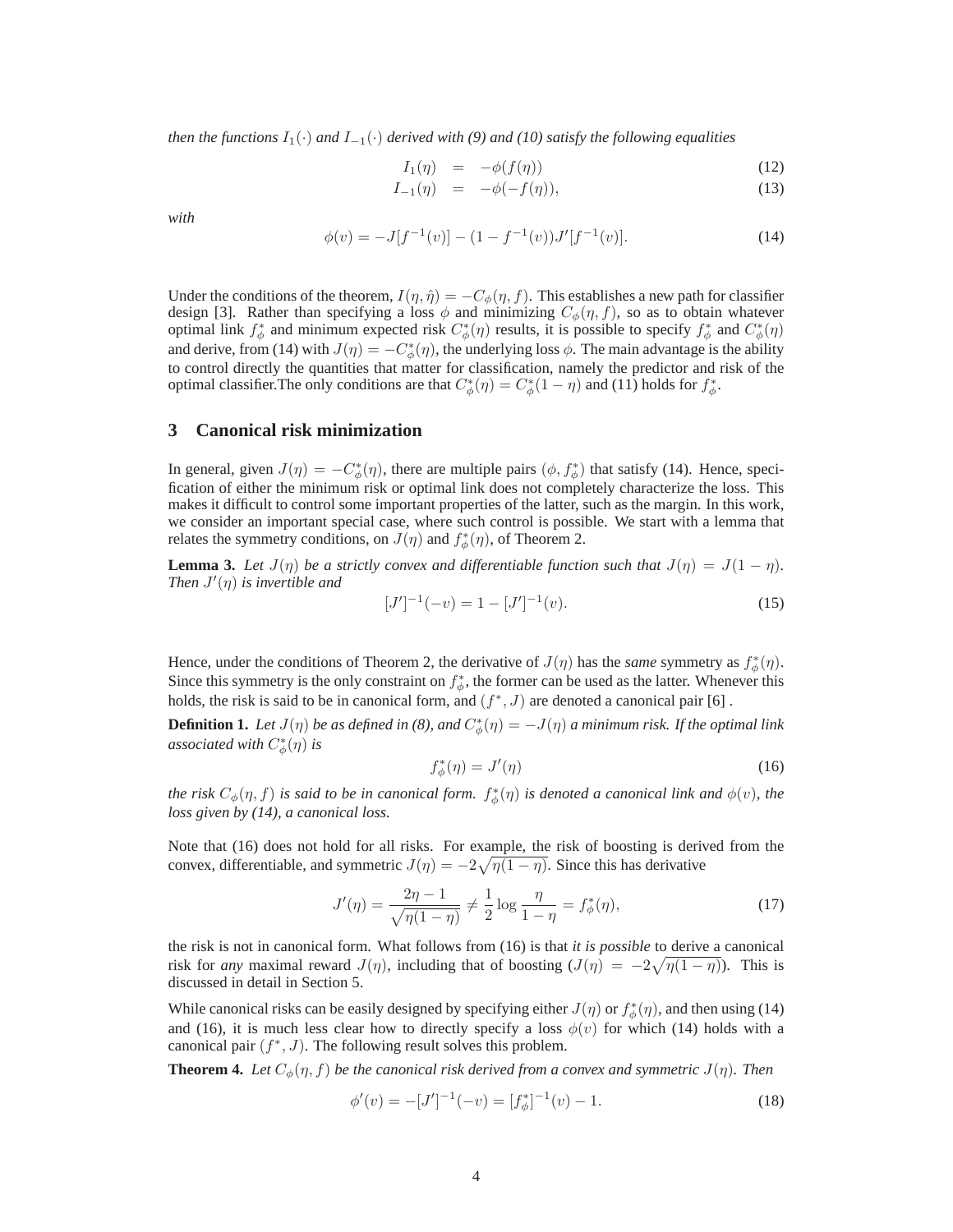

Figure 1: Left: canonical losses compatible with an IS optimal link. Right: Average classification rank as a function of margin parameter, on the UCI data.

This theorem has various interesting consequences. First, it establishes an easy-to-verify necessary condition for the canonical form. For example, logistic regression has  $[f^*_{\phi}]^{-1}(v) = \frac{1}{1+e^{-v}}$  and  $\phi'(v) = -\frac{e^{-v}}{1+e^{-v}} = [f_{\phi}^*]^{-1}(v) - 1$ , while boosting has  $[f_{\phi}^*]^{-1}(v) = \frac{1}{1+e^{-2v}}$  and  $\phi'(v) = -e^{-v} \neq 0$  $[f_{\phi}^{*}]^{-1}(v) - 1$ . This (plus the symmetry of J and  $f_{\phi}^{*}$ ) shows that the former is in canonical form but the latter is not. Second, it makes it clear that, up to additive constants, the three components  $(\phi, C^*_\phi, \phi)$  of a canonical risk are related by one-to-one relationships. Hence, it is possible to control the properties of the *three* components of the risk by manipulating a *single* function (which can be any of the three). Finally, it enables a very detailed characterization of the losses compatible with most optimal links of Table 1.

#### **4 Inverse-sigmoidal links**

 $[f^*_{\phi}]^{-1}$ 

Inspection of Table 1 suggests that the classifiers produced by boosting, logistic regression, and variants have sigmoidal inverse links  $[f^*_{\phi}]^{-1}$ . Due to this, we refer to the links  $f^*_{\phi}$  as *inverse-sigmoidal* (IS). When this is the case, (18) provides a very detailed characterization of the loss  $\phi$ . In particular, it can be trivially shown that, letting  $f^{(n)}$  be the  $n^{th}$  order derivative of f, that the following hold

$$
\lim_{v \to -\infty} [f_{\phi}^{*}]^{-1}(v) = 0 \iff \lim_{v \to -\infty} \phi^{(1)}(v) = -1
$$
 (19)

$$
\lim_{v \to \infty} [f_{\phi}^*]^{-1}(v) = 1 \quad \Leftrightarrow \quad \lim_{v \to \infty} \phi^{(1)}(v) = 0 \tag{20}
$$

$$
\lim_{v \to \pm \infty} ([f_{\phi}^*]^{-1})^{(n)}(v) = 0, n \ge 1 \quad \Leftrightarrow \quad \lim_{v \to \pm \infty} \phi^{(n+1)}(v) = 0, n \ge 1 \tag{21}
$$

$$
\left[f_{\phi}^{*}\right]^{-1}(v) \in (0,1) \quad \Leftrightarrow \quad \phi(v) \text{ monotonically decreasing} \tag{22}
$$

(v) monotonically increasing 
$$
\Leftrightarrow \phi(v)
$$
 convex (23)

$$
[f_{\phi}^*]^{-1}(0) = .5 \quad \Leftrightarrow \quad \phi^{(1)}(0) = -.5. \tag{24}
$$

It follows that, as illustrated in Figure 1, the loss  $\phi(v)$  is convex, monotonically decreasing, linear (with slope  $-1$ ) for large negative v, constant for large positive v, and has slope  $-.5$  at the origin. The set of losses compatible with an IS link is, thus, strongly constrained. The only degrees of freedom are in the behavior of the function around the origin. This is not surprising, since the only degrees of freedom of the sigmoid itself are in its behavior within this region.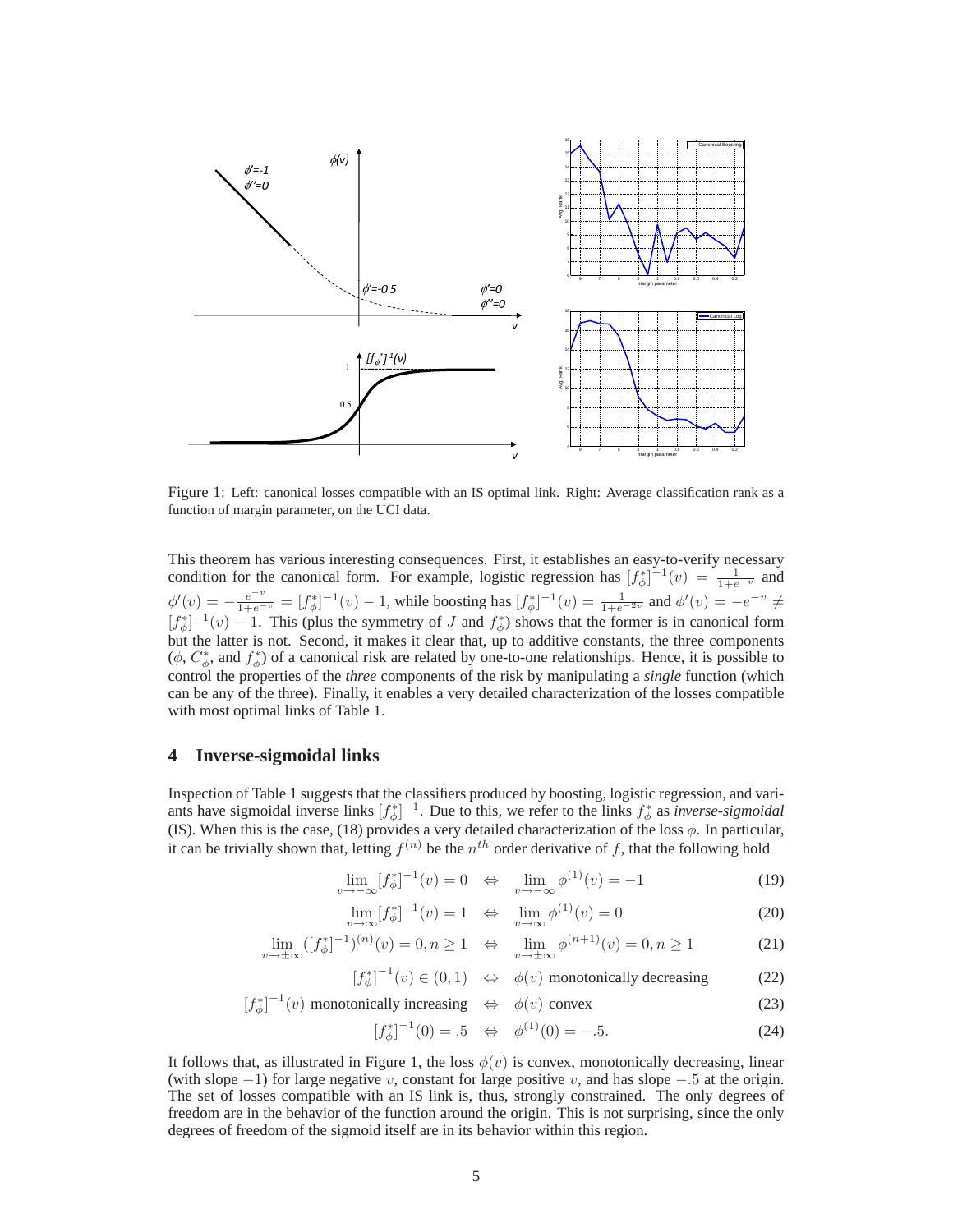

Figure 2: canonical link (left) and loss (right) for various values of a. (Top) logistic, (bottom) boosting.

What is interesting is that these are the degrees of freedom that control the margin characteristics of the loss  $\phi$ . Hence, by controlling the behavior of the IS link around the origin, it is possible to control the margin of the optimal classifier. In particular, the margin is a decreasing function of the curvature of the loss at the origin,  $\phi^{(2)}(0)$ . Since, from (18),  $\phi^{(2)}(0) = ([f^*_{\phi}]^{-1})^{(1)}(0)$ , the margin can be controlled by varying the slope of  $[f^*_{\phi}]^{-1}$  at the origin.

### **5 Variable margin loss functions**

The results above enable the derivation of families of canonical losses with controllable margin. In Section 3, we have seen that the boosting loss is not canonical, but there is a canonical loss for the minimum risk of boosting. We consider a parametric extension of this risk,

$$
J(\eta; a) = \frac{-2}{a} \sqrt{\eta(1-\eta)}, \quad a > 0.
$$
 (25)

From (16), the canonical optimal link is

$$
f_{\phi}^*(\eta; a) = \frac{2\eta - 1}{a\sqrt{\eta(1 - \eta)}}\tag{26}
$$

and it can be shown that

$$
\left[f_{\phi}^{*}\right]^{-1}(v;a) = \frac{1}{2} + \frac{av}{2\sqrt{4 + (av)^{2}}}
$$
\n(27)

is an IS link, i.e. satisfies (19)-(24). Using (18), the corresponding canonical loss is

$$
\phi(v;a) = \frac{1}{2a}(\sqrt{4 + (av)^2} - av).
$$
\n(28)

Because it shares the minimum risk of boosting, we refer to this loss as the *canonical boosting loss*. It is plotted in Figure 2, along with the inverse link, for various values of a. Note that the inverse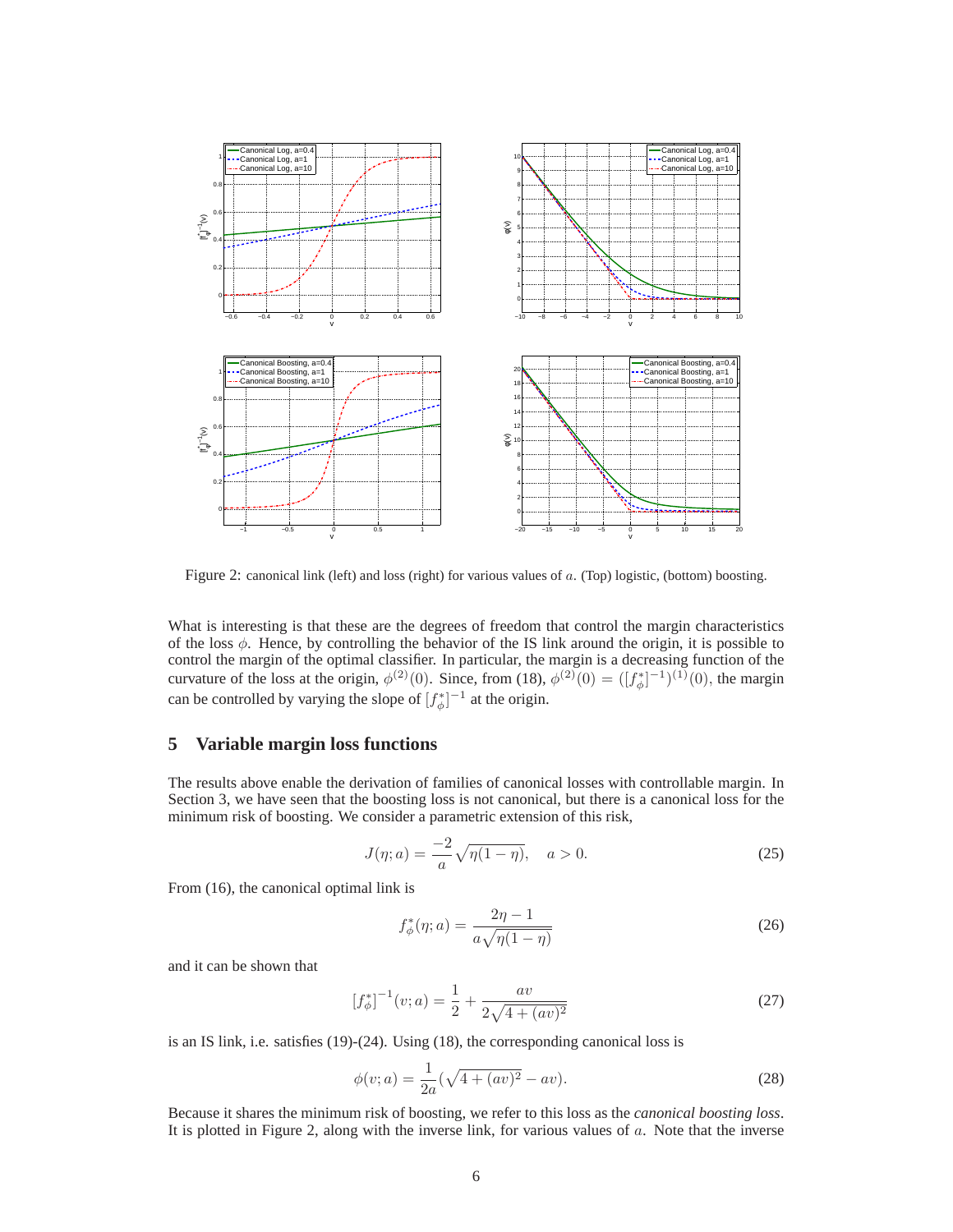Table 2: Margin parameter value a of rank 1 for each of the ten UCI datasets.

| UCI dataset#    | #1  | #2  | #3      | #4      | #5  | #6 | #7      | #8  | H <sub>O</sub> | # |
|-----------------|-----|-----|---------|---------|-----|----|---------|-----|----------------|---|
| Canonical Log   | 0.4 | 0.5 | $0.6\,$ | $0.3\,$ | 0.1 |    | $0.5\,$ | 0.1 |                |   |
| Canonical Boost | 0.9 |     |         |         |     |    |         |     |                |   |

link is indeed sigmoidal, and that the margin is determined by a. Since  $\phi^{(2)}(0; a) = \frac{a}{4}$ , the margin increases with decreasing a.

It is also possible to derive variable margin extensions of existing canonical losses. For example, consider the parametric extension of the minimum risk of logistic regression

$$
J(\eta; a) = \frac{1}{a}\eta \log(\eta) + \frac{1}{a}(1 - \eta) \log(1 - \eta).
$$
 (29)

From (16),

$$
[f_{\phi}^*](v;a) = \frac{1}{a} \log \frac{\eta}{1-\eta} \quad [f_{\phi}^*]^{-1}(v;a) = \frac{e^{av}}{1+e^{av}}.
$$
 (30)

This is again a sigmoidal inverse link and, from (18),

$$
\phi(v;a) = \frac{1}{a} \left[ \log(1 + e^{av}) - av \right].
$$
\n(31)

We denote this loss the *canonical logistic loss*. It is plotted in Figure 2, along with the corresponding inverse link for various a. Since  $\phi^{(2)}(0; a) = \frac{a}{4}$ , the margin again increases with decreasing a.

Note that, in (28) and (31), margin control is not achieved by simply rescaling the domain of the loss function. e.g. just replacing  $\log(1 + e^{-v})$  by  $\log(1 + e^{-av})$  in the case of logistic regression. This would have no impact in classification accuracy, since it would just amount to a change of scale of the original feature space. While this type of re-scaling occurs in both families of loss functions above (which are both functions of  $av$ ), it is localized around the origin, and only influences the margin properties of the loss. As can be seen seen in Figure 2 all loss functions are identical away from the origin. Hence, varying  $\alpha$  is conceptually similar to varying the bandwidth of an SVM kernel. This suggests that the margin parameter  $a$  could be cross-validated to achieve best performance.

#### **6 Experiments**

A number of easily reproducible experiments were conducted to study the effect of variable margin losses on the accuracy of the resulting classifiers. Ten binary UCI data sets were considered: (#1)sonar, (#2)breast cancer prognostic, (#3)breast cancer diagnostic, (#4)original Wisconsin breast cancer, (#5)Cleveland heart disease, (#6)tic-tac-toe, (#7)echo-cardiogram, (#8)Haberman's survival (#9)Pima-diabetes and (#10)liver disorder. The data was split into five folds, four used for training and one for testing. This produced five training-test pairs per dataset. The GradientBoost algorithm [8], with histogram-based weak learners, was then used to design boosted classifiers which minimize the canonical logistic and boosting losses, for various margin parameters. GradientBoost was adopted because it can be easily combined with the different losses, guaranteeing that, other than the loss, every aspect of classifier design is constant. This makes the comparison as fair as possible. 50 boosting iterations were applied to each training set, for 19 values of  $a \in \{0.1, 0.2, ..., 0.9, 1, 2, ..., 10\}$ . The classification accuracy was then computed per dataset, by averaging over its five train/test pairs.

Since existing algorithms can be seen as derived from special cases of the proposed losses, with  $a =$ 1, it is natural to inquire whether other values of the margin parameter will achieve best performance. To explore this question we show, in Figure-1, the average rank of the classifier designed with each loss and margin parameter a. To produce the plot, a classifier was trained on each dataset, for all 19 values of a. The results were then ranked, with rank  $1(19)$  being assigned to the a parameter of smallest (largest) error. The ranks achieved with each  $a$  were then averaged over the ten datasets, as suggested in [9]. For the canonical logistic loss, the best values of a is in the range  $0.2 \le a \le 0.3$ . Note that the average rank for this range (between 5 and 6), is better than that (close to 7) achieved with the logistic loss of LogitBoost [2]  $(a = 1)$ . In fact, as can be seen from Table 2, the canonical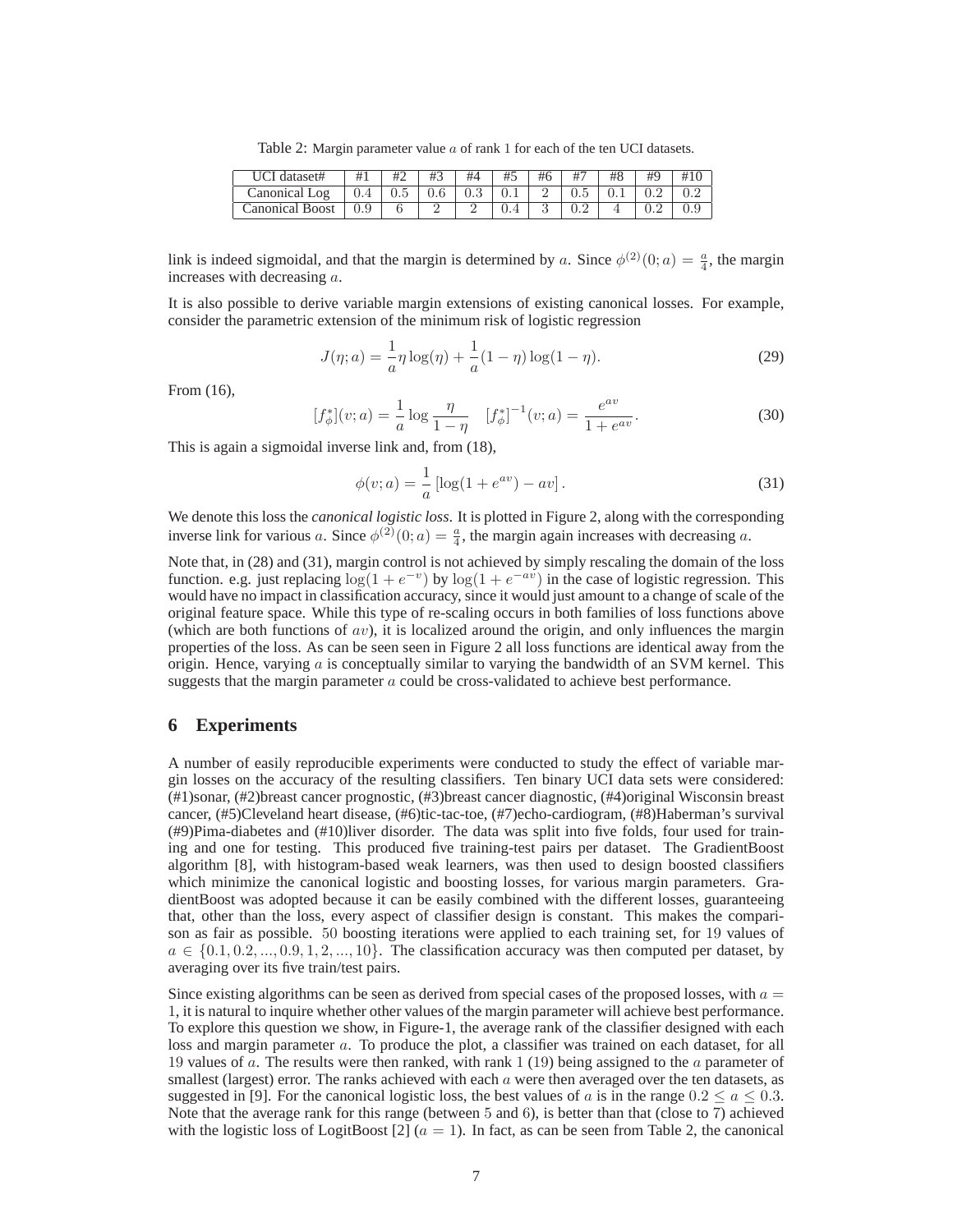| UCI dataset#             | #1       | #2                    | #3  | #4      | #5   | #6   | #7  | #8    | #9   | #10  |
|--------------------------|----------|-----------------------|-----|---------|------|------|-----|-------|------|------|
| Canonical Log            | $11.2\,$ | LL.4                  | 8   | 5.6     | 12.4 | 11.8 |     | l 8.8 | 38.2 | 27   |
| LogitBoost $(a = 1)$     | 11.6     | 12.4                  | 10  | 6.6     | 13.4 | 48.6 | 6.8 | 21.2  | 39.6 | 28.4 |
| <b>Canonical Boost</b>   | 12.6     | 11.6                  | 21  | 18.6    | 17.6 | 7.2  |     | 21.8  | 37.6 | 28.6 |
| Canonical Boost, $a = 1$ | 13.2     | 12.4                  | 21  | 18.6    | 18.6 | 50.8 | 79  | 21.2  | 39.4 | 28.2 |
| AdaBoost                 | 11.4     | $\boldsymbol{\Delta}$ | 9.4 | $6.4\,$ | 14   | 28   | 6.6 | 21.8  | 41.2 | 28.2 |

Table 3: Classification error for each loss function and UCI dataset.

Table 4: Classification error for each loss function and UCI dataset.

| UCI dataset#               | #1    | #2   | #3       | #4      | #5   | #6   | $#^-$ | #8   | #9   | #10  |
|----------------------------|-------|------|----------|---------|------|------|-------|------|------|------|
| Canonical Log, $a = 0.2$   | 13.2  | 15   | 8.<br>.4 | 5       | 1.2  | 56.2 | 6.8   | 24   | 39.8 | 25.8 |
| Canonical Boost, $a = 0.2$ | l 2.6 | 14.8 | .7<br>ຳ  | 18.6    | 12   | 56.8 | 6.8   | 23.2 | 38.4 | 26.4 |
| LogitBoost $(a = 1)$       |       | 5.4  | 8.6      | $5.6\,$ | 11.4 | 46   |       | 25   | 40.4 | 26.4 |
| AdaBoost                   |       | .5.2 | 9.2      |         |      | 21.6 | −     | 23.2 | 42.8 | 26.6 |

logistic loss with  $a = 1$  did not achieve rank 1 on any dataset, whereas canonical logistic losses with  $0.2 \le a \le 0.3$  were top ranked on 3 datasets (and with  $0.1 \le a \le 0.4$  on 6). For the canonical boosting loss, there is also a range  $(0.8 \le a \le 2)$  that produces best results. We note that the a values of the two losses are not directly comparable. This can be seen from Figure-2 where  $a = 0.4$ produces a loss of much larger margin for canonical boosting. Furthermore, the canonical boosting loss has a heavier tail and approaches zero more slowly than the canonical logistic loss.

Although certain ranges of margin parameters seem to produce best results for both canonical loss functions, the optimal parameter value is likely to be dataset dependent. This is confirmed by Table 2 which presents the parameter value of rank 1 for each of the ten datasets. Improved performance should thus be possible by cross-validating the margin parameter a. Table 3 presents the 5-fold cross validation test error (# of misclassified points) obtained for each UCI dataset and canonical loss. The table also shows the results of AdaBoost, LogitBoost (canonical logistic,  $a = 1$ ), and canonical boosting loss with  $a = 1$ . Cross validating the margin results in better performance for 9 out of 10 (8 out 10) datasets for the canonical logistic (boosting) loss, when compared to the fixed margin  $(a = 1)$  counterparts. When compared to the existing algorithms, at least one of the margin-tunned classifiers is better than both Logit and AdaBoost for each dataset.

Under certain experimental conditions, cross validation might not be possible or computationally feasible. Even in this case, it may be better to use a value of a other than the standard  $a = 1$ . Table-4 presents results for the case where the margin parameter is fixed at  $a = 0.2$  for both canonical loss functions. In this case, canonical logistic and canonical boosting outperform *both* LogitBoost and AdaBoost in 7 and 5 of the ten datasets, respectively. The converse, i.e. LogitBoost and AdaBoost outperforming both canonical losses only happens in 2 and 3 datasets, respectively.

## **7 Conclusion**

The probability elicitation approach to loss function design, introduced in [3], enables the derivation of new Bayes consistent loss functions. Yet, because the procedure is not fully constructive, this requires trial and error. In general, it is difficult to anticipate the properties, and shape, of a loss function that results from combining a certain minimal risk with a certain link function. In this work, we have addressed this problem for the class of canonical risks. We have shown that the associated canonical loss functions lend themselves to analysis, due to a simple connection between the associated minimum conditional risk and optimal link functions. This analysis was shown to enable a precise characterization of 1) the relationships between loss, optimal link, and minimum risk, and 2) the properties of the loss whenever the optimal link is in the family of inverse sigmoid functions. These properties were then exploited to design parametric families of loss functions with explicit margin control. Experiments with boosting algorithms derived from these variable margin losses have shown better performance than those of classical algorithms, such as AdaBoost or LogitBoost.